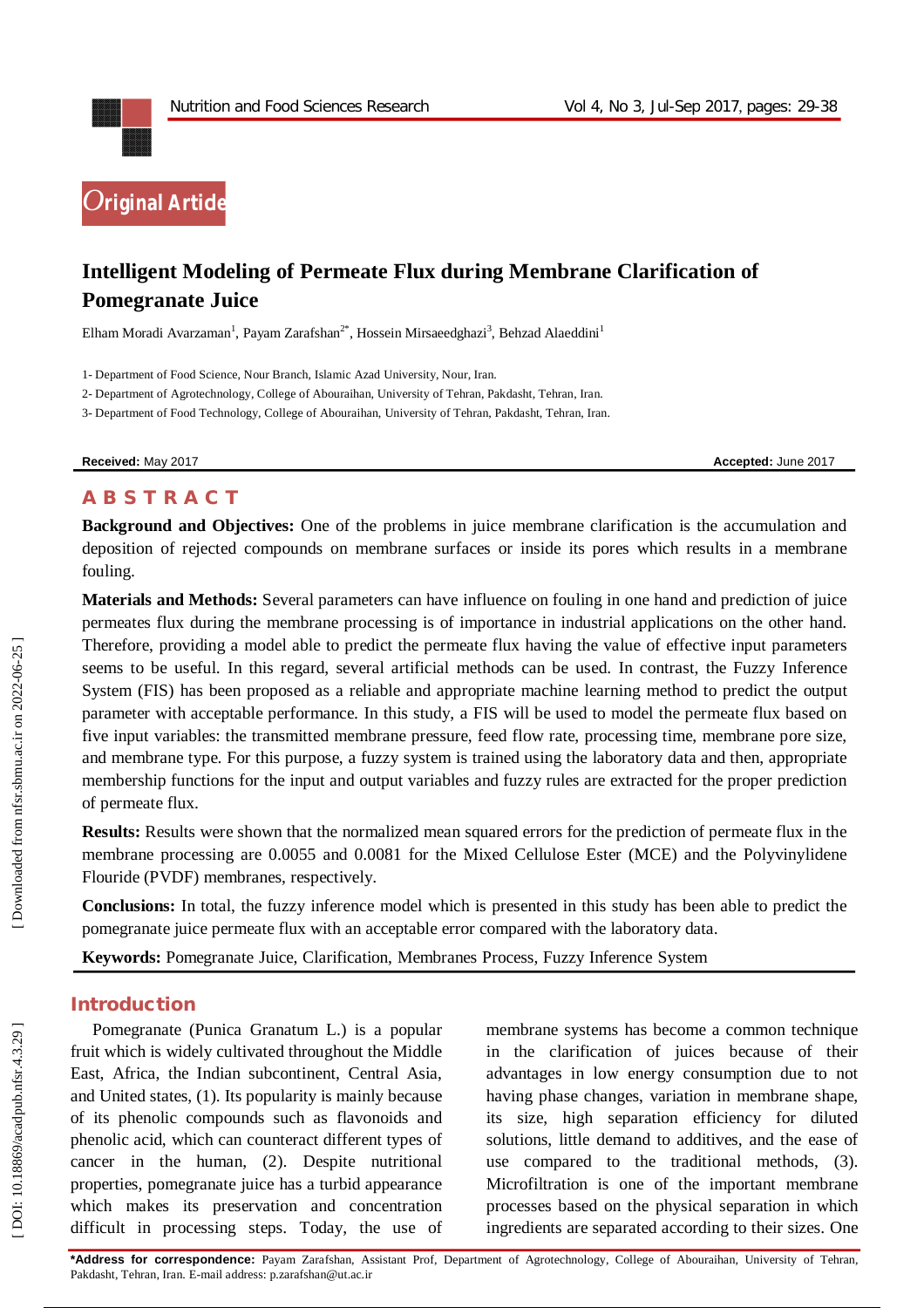of the problems in juice microfiltration is the accumulation and deposition of rejected compounds on membrane surfaces or inside its pores which results in the membrane fouling. This phenomenon is the most important reason why the membrane clarification has not been yet considered as an appropriate industrialized juice clarification method. Various parameters can affect this phenomenon including the feed temperature, pressure of feed transmission through membrane, flow speed, membrane material, and size of the membrane pores, (4).

Since an understanding about relationships between these parameters and the permeate flux is valuable in the membrane technology, providing a model able to predict the permeate flux by having the input parameters seems to be useful. These models can play an important role in the simulation and optimization of membrane systems providing efficient and economical designs in juice clarification processes, ( 5 ). Several methods have been developed to model the food engineering processes including logistic regressions and machine learning methods. Regression models are suitable where the output parameter is a function of at most two variables. Regression modelling of problems with more than three input parameters usually results in complex non linear equations with extra coefficients. Machine learning methods are based on the computer pattern recognition and usually provide a black -box which user cannot use it without a computer. In recent years, hundreds of researches have been published about the application of machine learning methods in the agricultural engineering, ( 6 ). Artificial neural network is one of the most applicable techniques in the machine learning in which the neurons are responsible to learn the nonlinear relationship between input and output parameters,  $(7).$ Furthermore, several researchers have utilized artificial neural networks for the prediction of permeate flux in the membrane clarification of mosambi juice, (8), milk (9-10), and red plum juice, (11 ). Among artificial intelligence methods, Fuzzy Inference Systems (FISs) have become a popular method to design robust prediction models because of their ability in transferring the human skills into linguistic rules, (12 ). Instead of being black -box, these models provide membership functions for input and output parameters and fuzzy rules to properly relate input parameters to outputs, (13 ). Mehraban

Sangtarash *et al.*, (14), assessed the quality of raw milk using the fuzzy logic. In their study, it has been tried to use expert opinions and triangular membership functions to model the experimental data of raw milk quality. They showed that the FIS compared to the direct determination of the quality of raw milk can result in the acceptable performance. In a research carried out by Ebadati and Vahaji, (15 ), several applications of fuzzy logic are studied including the quality assessment of raw milk and grading of apple fruits regarding to its shape and size. They showed that fuzzy sets are designed especially for problems with uncertainties which linguistic parameters can analyze quantitative problems. Harris, (16), used the fuzzy logic for grading raw milk in terms of quality and health characteristics. In his paper, the hygienic quality and the compositional quality parts of the standard have been recast by fuzzy logic inference system to form a structured judgment system for grading both the hygienic and compositional quality of milk. Mazloumzadeh *et al.,* (17), used Mamdani FIS to classify the productive trees based on yield, fruit length and visual appearance, and to produce a tree total quality map for each grove. Da Silva *et al*., (18 ), reported that conventional mathematical models used to represent the crossflow filtration process have some limitations in relation to the identification and generalization of the system behavior. They developed a fuzzy logic system to overcome the problems usually found in the conventional mathematical models. They figured out imprecisions and uncertainties associated with the experimental measurements made on the system are automatically incorporated in the fuzzy approach. Cavero *et al*., (19 ), developed a fuzzy logic model for classification and control of mastitis for cows milked in an automatic milking system. They showed that fuzzy logic is a useful tool to develop a detection model for mastitis. They also reported that in this specific case, a noticeable decrease in the error rate can be made possible by means of more informative parameters. Prasad and Nath, (20 ), applied response surface methodology and fuzzy techniques for the development of sugarcane juice based on the lime beverage. Both the techniques were compared for the adequacy of optimization and applicability in the beverage industry. The results of fuzzy technique in agreement with the response surface methodology based experimentation results. Therefore, they concluded that fuzzy technique could be used for the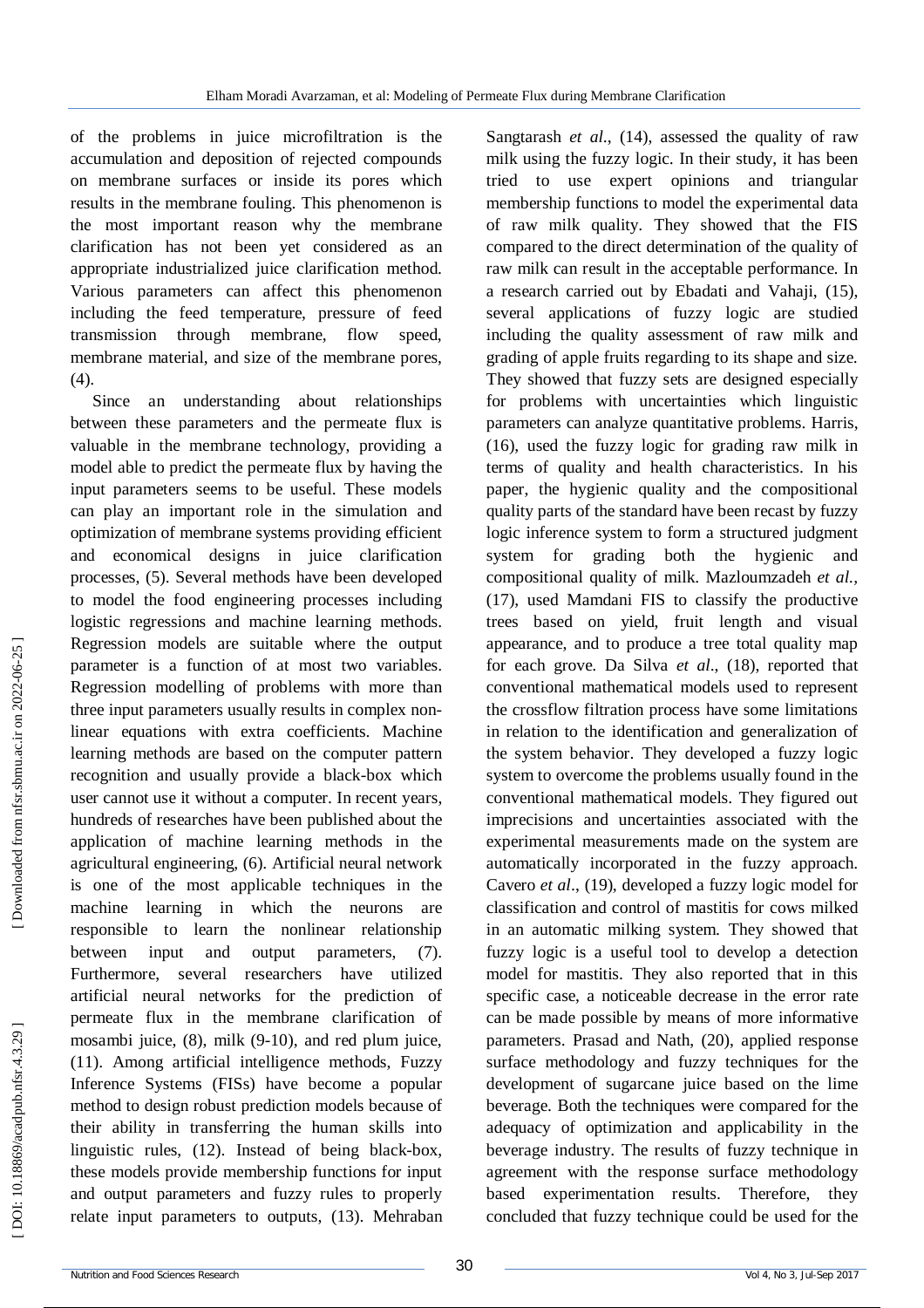optimization and development of beverage formulation. Jaya and Das, (21 ), used the fuzzy logic analysis to find out the best of three market mango drinks. BrimA index (a criterion for acceptance of fruit juice) and the total solid (kg per kg drink) of reconstituted mango drink were considered as the input parameters of the fuzzy model where the subjective quality of the drinks was the model output. Sun and Qi, (22 ), adopted a fuzzy mathematical method in the sensory quality evaluation of ginger wine which is prepared by the superfine grinding, enzymatic hydrolysis, ultrafiltration, and chitosan treatment. Results showed that using the fuzzy model can properly predict the quality of ginger wine. Yang, (23), proposed a fuzzy comprehensive evaluation model for the mulberry wine quality. The influencing factors of mulberry wine quality including color, flavor, taste, style and so on were investigated comprehensively by the use of a weight distribution method and a multiply operator method. His model was able to improve the traditional sensory evaluation and diminished manmade subjective effects on the evaluation.

So, the objective of this study is to provide a fuzzy inference system to model the pomegranate juice permeate flux based on four input variables: pressure, flow rate, pore size and membrane type. To this end, laboratory experiments are carried out to investigate the effects of variation in input parameters' values on permeate flux. Initial membership functions of problem variables and fuzzy rules are selected based on past researches and then, a modification algorithm is used to revise the membership functions based on training the model using the laboratory data to obtain a robust and applicable fuzzy model.

## **Materials and Methods**

Pomegranate Juice: Sweet-sow pomegranate was provided from a research pomegranate garden (Saveh, Iran). Juice extraction was prepared from fresh pomegranate seeds. The juice was manually extracted, and large particles such as peel were removed using a mesh filter (No. 9). Obtained juice was stored at -25 ºC until the experiments in polyethylene terephthalate packages.

**Membrane Processing Method:** A cross -flow membrane unit with a flat sheet module in the batch mode was used at the laboratory scale according to Nourbakhsh *et al.,*  (11 ). Mixed cellulose ester (MCE) membranes with pore sizes of 0.22, 0.1 and 0.025 μm (Millipore, United States) and Polyvinylidene

Flouride (PVDF) membrane with pore size of 0.22 μm (Millipore, United States) were used in this study. The permeate flux of clarified juice was determined as, (11 ) :

$$
J_p = \frac{\Delta m}{A \times t} \tag{1}
$$

where  $\Delta m$  is the permeate weight (kg), A is the effective membrane area  $(m^2)$ , and *t* is the time (h). To investigate the effects of input parameters including the transmitted membrane pressure, feed flow rate, membrane pore size and membrane type on the pomegranate juice permeate flux, several experiments are carried out in the laboratory to provide training samples for the fuzzy model. To this end, a dataset of samples (patterns) is obtained from the membrane clarification treatments of pomegranate juice. The input variables of the model are transmitted the membrane pressure  $(0.5, 2,$  and  $5$  bars), feed flow rate (0.095 and 0.533 m/s), membrane pore size  $(0.025, 0.1$  and  $0.22 \mu m$ ), membrane type (MCE and PVDF) and time (during 120 min of processing with certain intervals). The model output is the permeate flux of pomegranate juice. All experiments are run with three replications and mean values are recorded.

**Fuzzy Inference Modelling:** Fuzzy Inference System is one of the machine learning methods which its acceptable performance in the prediction of output parameters is reported by hundreds of researches in food engineering problems. The flowchart of machine learning methods in the prediction of juice permeate flux is shown in Figure 1. The first step in the fuzzy modeling is the feature normalization of the samples. The features of all samples are normalized using the Eq. (2) to make it possible to compare the error parameters of this model with other models introduced in last researches. Eq. (2) maps all values for each feature between 0 and 1 as:

$$
x_n = \frac{x_o - x_{\text{min}}}{x_{\text{max}} - x_{\text{min}}}
$$
 (2)

where  $x_n$  is the sample's feature value after normalization,  $x_o$  is the raw feature value, and  $x_{\text{min}}$  and  $x_{\text{max}}$  are the lowest and highest values of each features, respectively. The first step in designing a fuzzy logic model is to determine membership functions of the input and output parameters. Since it is not possible to assign membership functions based on linguistic terms to the membrane type, a fuzzy model is designed for the MCE membrane and another one for PVDF separately.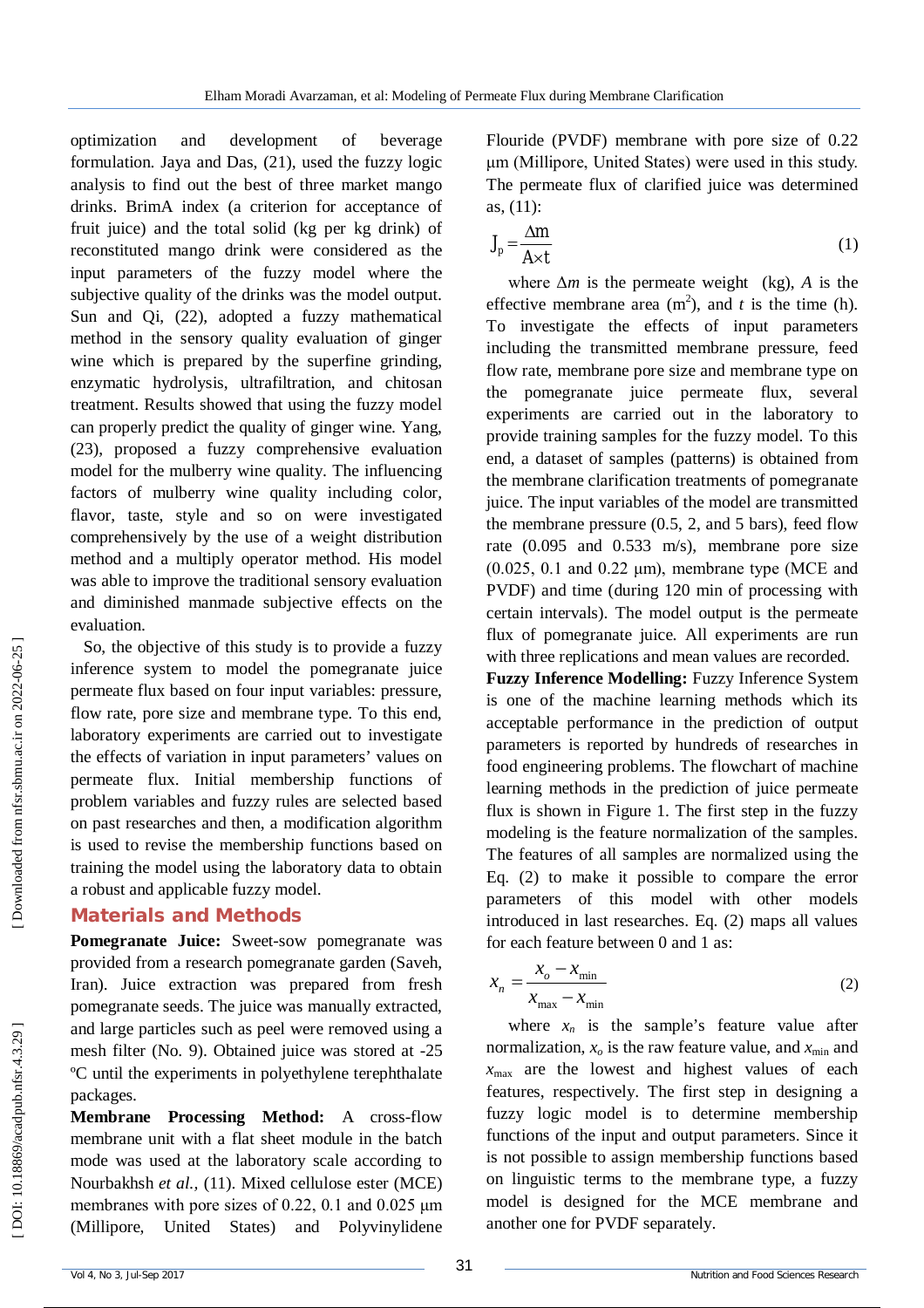

**Figure 1.** The flowchart of machine learning methods in parameter prediction

In contrast with black -box methods, it is mandatory that expert scientists provide membership functions and fuzzy rules based on the nature of the problem, the variation range of the features (its variance and center), and the relations between input and output parameters. To this end, Table 1 shows the proposed membership functions for each fuzzy model. As seen from this table, each variable possessed three membership functions with appropriate linguistic names including "small, medium, and large" or "low, medium, and high". From this table, all membership functions are considered Gaussian functions defined with center and variance values.

| Table 1. Proposed membership functions for input and output parameters of the model |  |  |  |  |  |  |  |
|-------------------------------------------------------------------------------------|--|--|--|--|--|--|--|
|-------------------------------------------------------------------------------------|--|--|--|--|--|--|--|

| Membrane type | Parameter     | Parameter level | Membership function characteristics |          |  |  |
|---------------|---------------|-----------------|-------------------------------------|----------|--|--|
|               |               |                 | Center                              | Variance |  |  |
|               |               | Small           | 0.10                                | 0.30     |  |  |
|               | Pore size     | Medium          | 0.50                                | 0.30     |  |  |
|               |               | Large           | 0.90                                | 0.30     |  |  |
|               |               | Low             | 0.01                                | 0.10     |  |  |
|               | Flow rate     | Medium          | 0.50                                | 0.10     |  |  |
|               |               | High            | 0.90                                | 0.10     |  |  |
|               |               | Low             | 0.10                                | 0.20     |  |  |
| <b>MCE</b>    | Pressure      | Medium          | 0.50                                | 0.20     |  |  |
|               |               | High            | 0.90                                | 0.20     |  |  |
|               |               | Low             | 0.20                                | 0.30     |  |  |
|               | Time          | Medium          | 0.50                                | 0.30     |  |  |
|               |               | High            | 0.80                                | 0.30     |  |  |
|               |               | Low             | 0.10                                | $0.20\,$ |  |  |
|               | Permeate flux | Medium          | 0.20                                | 0.30     |  |  |
|               |               | High            | 0.50                                | 0.40     |  |  |
|               |               | Low             | 0.20                                | 0.10     |  |  |
|               | Flow rate     | Medium          | 0.50                                | 0.10     |  |  |
|               |               | High            | 0.80                                | 0.10     |  |  |
|               |               | Low             | 0.20                                | 0.15     |  |  |
|               | Pressure      | Medium          | 0.40                                | 0.15     |  |  |
| <b>PVDF</b>   |               | High            | 0.80                                | 0.15     |  |  |
|               |               | Low             | 0.20                                | 0.25     |  |  |
|               | Time          | Medium          | 0.50                                | 0.25     |  |  |
|               |               | High            | 0.80                                | 0.25     |  |  |
|               |               | Low             | 0.20                                | 0.10     |  |  |
|               | Permeate flux | Medium          | 0.30                                | 0.20     |  |  |
|               |               | High            | 0.60                                | 0.30     |  |  |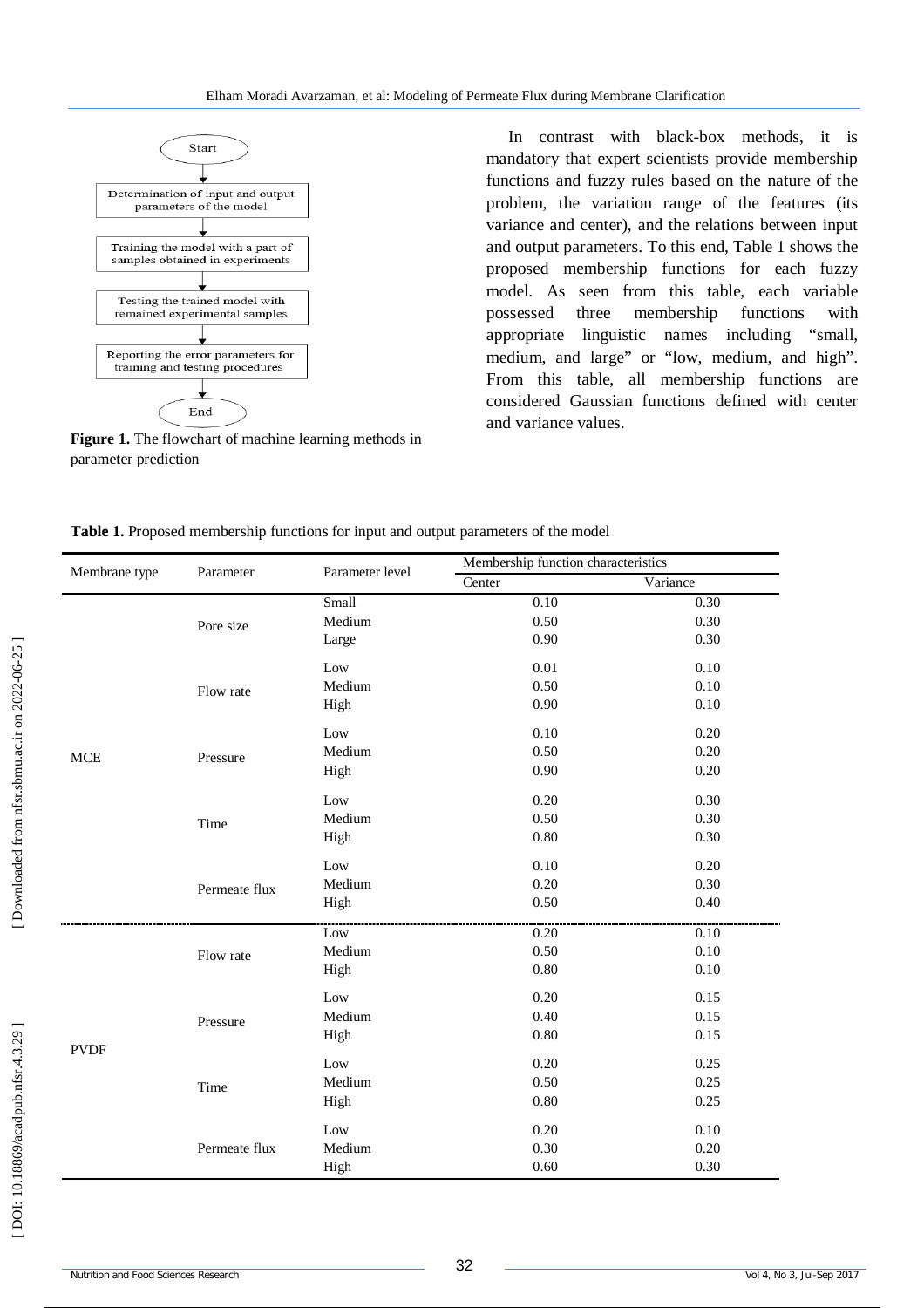The reason here is the smooth variation of output variable due to the changes of input variables in one hand and requiring to only two parameters for the fully definition. The values of Gaussian parameters presented in Table 1 are initial values and need to be modified for the better prediction of permeate flux. Later in this section, the proposed algorithm for modifying the values of these parameters is studied. The second step in fuzzy modeling is the determination of fuzzy rules between input and output variable. Analyzing the relationships between input and output variables of fuzzy models is necessary for the one who wants to determine fuzzy rules. Transmitted membrane pressure is the driving force for permeation, but the flux increases with pressure up to a certain limiting value. Furthermore, increasing of cross -flow rate would enhance wall shear stress on the membrane surface. Higher wall shear force is helpful to reduce the membrane pore blockage and fouling, ( 3 ). Despite the several benefits of membrane clarification, the performance of this operation is affected by the declining permeate flux with time, (24). In addition, greater pore size can result in the greater permeate flow through the membrane. Several researches have studied the effects of various parameters on the permeate flux in the membrane clarification, (25 -29 ). According to the literature, six fuzzy rules can be determined in the fuzzy modeling according to Table 2.

An algorithm is required to modify the parameters of membership functions presented in Table 1 to obtain the proper performance in the prediction of permeate flux. To this end, an iterative algorithm is

proposed to modify the parameters of membership functions. From the recorded experimental data in the laboratory, 80% of samples are randomly selected to train the fuzzy model using the algorithm of Figure 2. Centroid method is used for the defuzzification in this algorithm. The division of samples for training and testing the fuzzy model is shown in Table 3.





| Table 2. The proposed fuzzy rules for prediction of the output variable |  |
|-------------------------------------------------------------------------|--|
|-------------------------------------------------------------------------|--|

| $\mathbf{r}$  | -        | л.                       |           |          |        |               |
|---------------|----------|--------------------------|-----------|----------|--------|---------------|
| Membrane type | Rule No. | Pore size                | Flow rate | Pressure | Time   | Permeate flux |
|               |          | $\overline{\phantom{a}}$ | low       | low      | high   | low           |
| <b>PVDF</b>   | ↑        | $\overline{\phantom{a}}$ | medium    | medium   | medium | medium        |
|               | 3        | $\overline{\phantom{a}}$ | high      | high     | low    | high          |
| <b>MCE</b>    | 4        | small                    | low       | low      | high   | low           |
|               | 5        | medium                   | medium    | medium   | medium | medium        |
|               | 6        | large                    | high      | high     | low    | high          |

| Table 3. Number of used data in training and testing the fuzzy model |  |  |  |  |  |
|----------------------------------------------------------------------|--|--|--|--|--|
|----------------------------------------------------------------------|--|--|--|--|--|

|                 | Membrane type |            |  |  |  |
|-----------------|---------------|------------|--|--|--|
| Sample division | PVDF          | <b>MCE</b> |  |  |  |
| Training 80%    | 96            | 160        |  |  |  |
| <b>Test 20%</b> | 24            | 40         |  |  |  |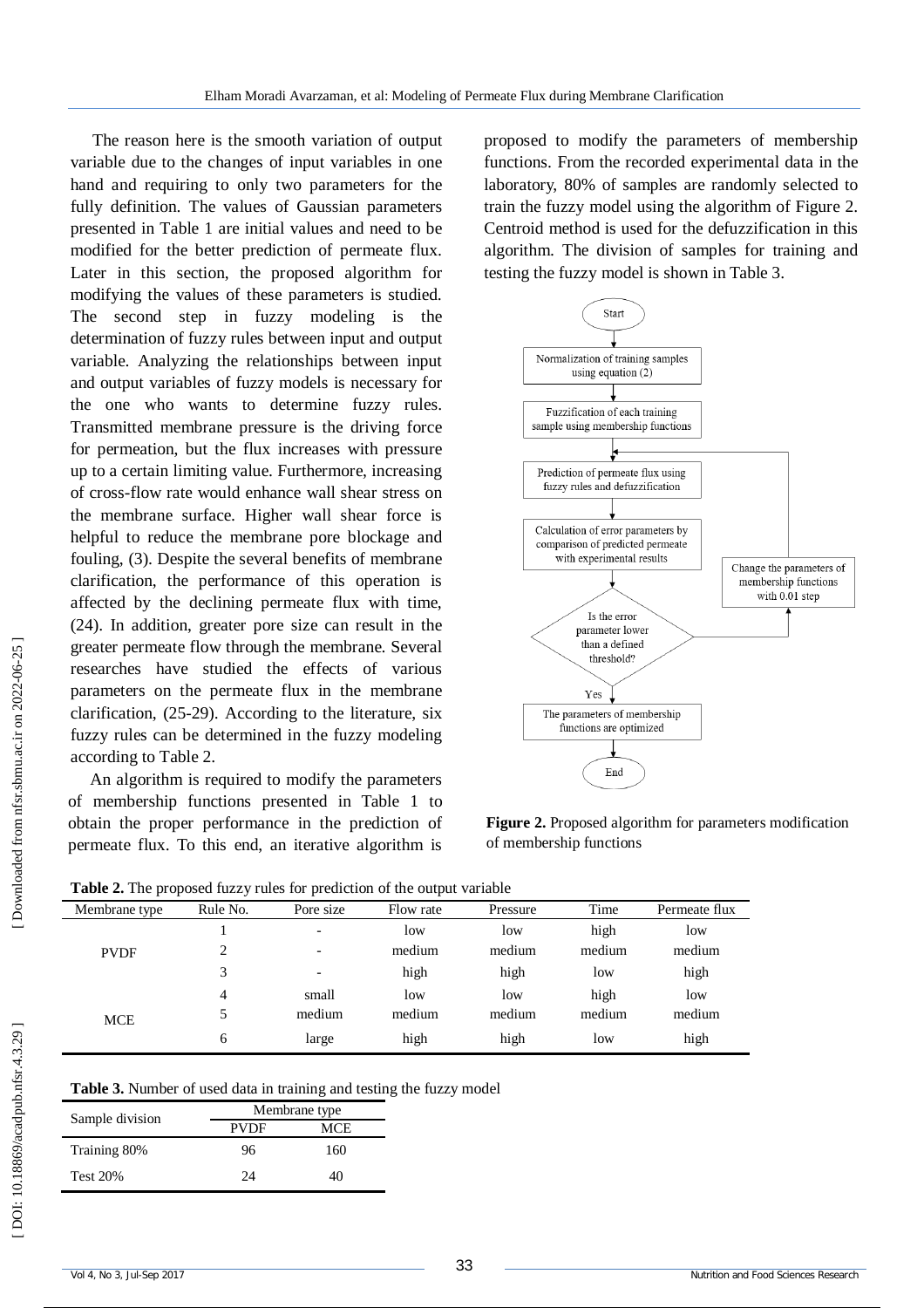**Performance Evaluation Criteria:** The performance of the designed fuzzy model is evaluated based on error parameters including the Mean Square Error (MSE), Root Mean Square Error (RMSE), and Mean Absolute Error (MAE) for train and test samples, separately. These statistical parameters can be calculated using, (30 ) :

$$
MSE = \frac{1}{N} \sum_{i=1}^{n} (x_{predicted} - x_{measured})^2
$$
 (3)

$$
RMSE = \sqrt{\frac{1}{N} \sum_{i=1}^{n} (x_{predicted} - x_{measured})^2}
$$
 (4)

$$
MAE = \frac{1}{N} \sum_{i=1}^{n} \left| (x_{predicted} - x_{measured}) \right| \tag{5}
$$

where  $N$  is the number of samples,  $x_{predicted}$  is the fuzzy model output for the permeate flux and *xmeasured* is the measured value of permeate flux in the

laboratory. The better performance of the proposed fuzzy model is attained when these error parameters are low.

#### **Results and Discussion**

**Modified Membership Functions:** Table 4 shows the modified membership functions for input and output parameters of the proposed fuzzy model. In contrast with black -box methods such as artificial neural networks and support vector machines, one can predict the permeate flux by having the membership functions and fuzzy rules. Therefore, there will be no need to solve complex mathematical equations or having computers to predict the output parameter. As can be seen in this table, all parameters of Gaussian functions are modified to improve the performance of the fuzzy model.

**Table 4.** Modified membership functions for input and output parameters of the model

|               |               | Parameter level | Membership function characteristics |          |
|---------------|---------------|-----------------|-------------------------------------|----------|
| Membrane type | Parameter     |                 | Center                              | Variance |
|               |               | Small           | 0.06                                | 0.38     |
|               | Pore size     | Medium          | 0.65                                | 0.09     |
|               |               | Large           | 0.95                                | 0.17     |
|               |               | Low             | 0.00                                | 0.07     |
|               | Flow rate     | Medium          | 0.21                                | 0.08     |
|               |               | High            | 0.40                                | 0.07     |
|               |               | Low             | 0.11                                | 0.22     |
| <b>MCE</b>    | Pressure      | Medium          | 0.32                                | 0.30     |
|               |               | High            | 0.98                                | 0.21     |
|               |               | Low             | 0.22                                | 0.21     |
|               | Time          | Medium          | 0.32                                | 0.26     |
|               |               | High            | 0.41                                | 0.21     |
|               |               | Low             | 0.00                                | 0.03     |
|               | Permeate flux | Medium          | 0.12                                | 0.05     |
|               |               | High            | 0.14                                | 0.07     |
|               |               | Low             | 0.00                                | 0.13     |
|               | Flow rate     | Medium          | 0.12                                | 0.15     |
|               |               | High            | 0.98                                | 0.27     |
|               |               | Low             | 0.01                                | 0.28     |
|               | Pressure      | Medium          | 0.49                                | 0.15     |
| <b>PVDF</b>   |               | High            | 0.99                                | 0.13     |
|               |               | Low             | 0.21                                | 0.17     |
|               | Time          | Medium          | 0.29                                | 0.20     |
|               |               | High            | 0.42                                | 0.33     |
|               |               | Low             | 0.00                                | 0.13     |
|               | Permeate flux | Medium          | 0.02                                | 0.15     |
|               |               | High            | 0.49                                | 0.27     |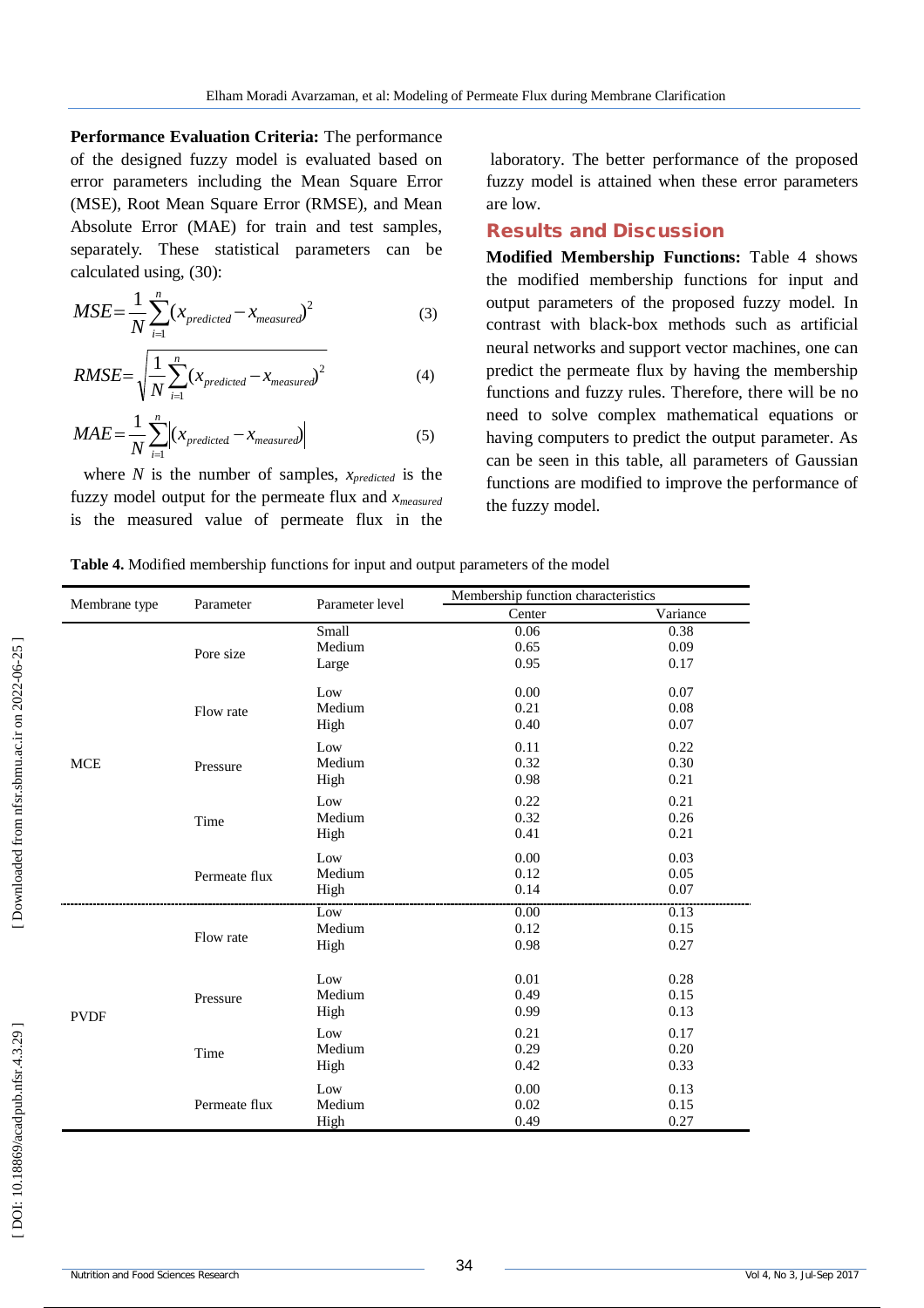The relationship between model input and output parameters considering the modified membership functions and fuzzy rules is shown in Figure 3. Since the model have four input parameters, each figure represents the permeate flux as a function of two input parameters to simplify the illustration in a 3D Cartesian coordinates. The diagrams shown in Figure 3 are consistent with other researches on the effects of various parameters including transmitted membrane pressure, feed flow rate, processing time, membrane pore size and membrane type on permeate flux. All the input and output parameters vary in the determined range of [0 -1]. This makes it possible to generalize the proposed fuzzy model for other laboratory conditions.



**Figure 3.** The relationship between model input and output parameters considering the modified membership functions and fuzzy rules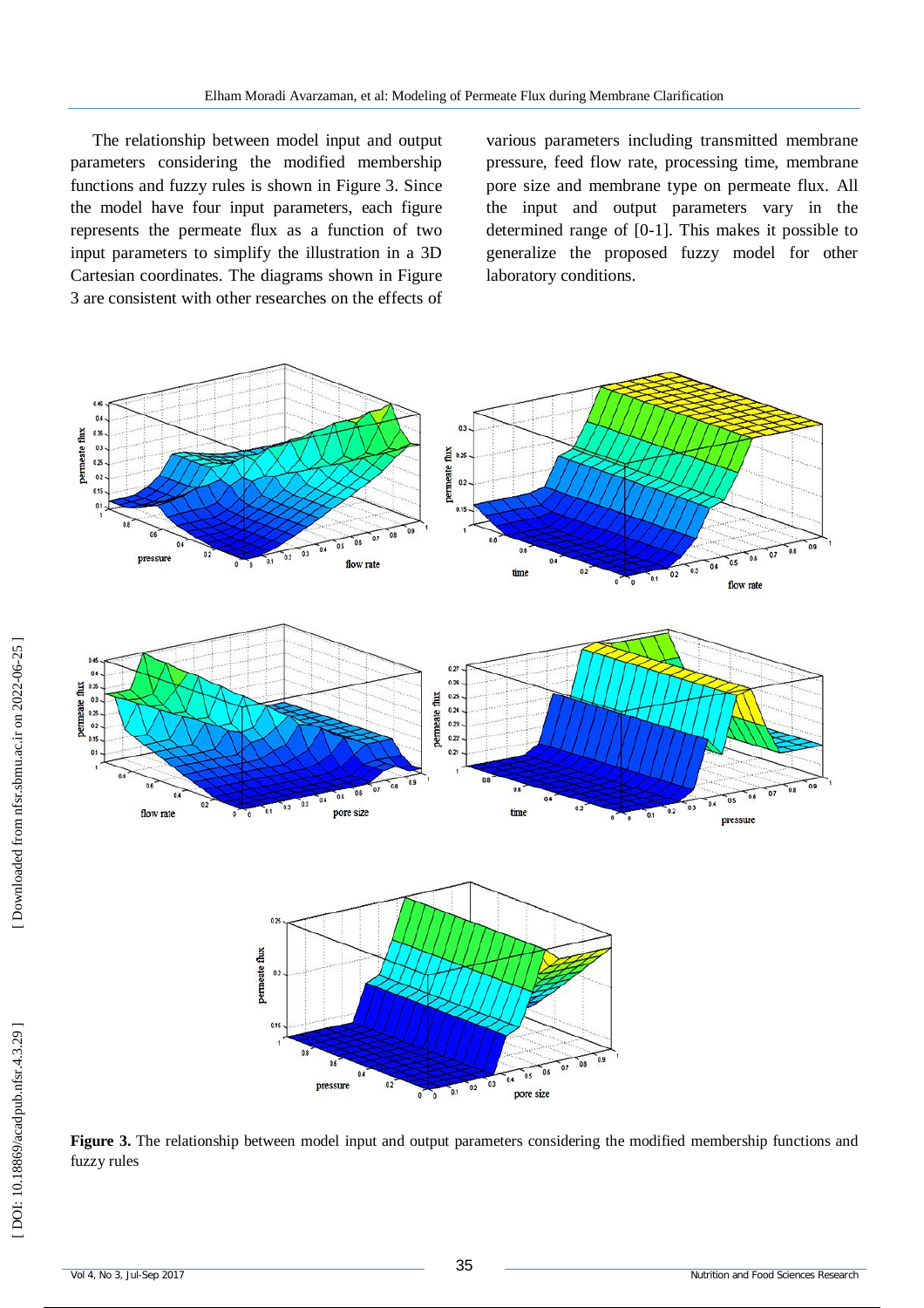**Performance Evaluation of Fuzzy Model:**  Performance evaluation of fuzzy model for the MCE and PVDF membranes is shown in Table 5 based on error parameters. Since the values reported in this table are obtained after the normalization of output parameter, it is possible to compare these results with other researches which have studied different statistical and machine learning models in the prediction of juice permeate flux. The average training and testing MSE for two types of membrane are obtained as 0.0075 and 0.0085, respectively. Nourbakhsh et al., (11), reported that these values are 0.0016 and 0.0021, respectively using artificial neural networks for the red plum juice clarification. Although the artificial neural network usually results in lower error parameters, it cannot properly show the relationship between the input and output parameters since it is a block -box method. However, results shown in Table 5 state that the predictive accuracy of the fuzzy model is high and the model has been well trained. Therefore, the modified fuzzy inference system is a powerful tool to predict future values of permeation flux at various operating conditions through time which is essential in the designing membrane based on separation processes with the great saving in time and cost due to there is no need to carry out the large number of experiments to collect the filtration data.

**Table 5.** Performance evaluation of fuzzy model for MCE and PVDF membranes

| Stage    | <b>MCE</b> |             |            | <b>PVDF</b> |             |       |  |
|----------|------------|-------------|------------|-------------|-------------|-------|--|
|          | MSE.       | <b>RMSE</b> | <b>MAE</b> | <b>MSE</b>  | <b>RMSE</b> | MAE.  |  |
| Training | 0.005      | 0.069       | 0.100      | 0.010       | 0.100       | 0.159 |  |
| Test     | 0.005      | 0.071       | 0.123      | 0.012       | 0.110       | 0.165 |  |

**Comparison of Experimental Data and Predicted Data using the Fuzzy Model:** A comparison of experimental data and predicted data using the fuzzy model is shown in Figures 4 and 5 for MCE and PVDF membranes, respectively. It can be found that there is a slight error between the experimental data (solid lines) and predicted curves (dots) at all experimental conditions. Furthermore, the diagrams in these figures confirm that the modified fuzzy model is able to simulate the non -linearity behavior of pomegranate juice permeate flux under experimental conditions properly. The trends of permeate flux in various conditions shows that the accumulation and fouling phenomena occurred at the initial stage of

clarification and consequently, the flux decline rapidly. This is consistent with other researches results, (11, 25 -28).





a) flow rate of 0.095 m/s, pressure of 0.5 bar, and pore size of 0.1  $\mu$ m, b) flow rate of 0.095 m/s, pressure of 2 bar, and pore size of 0.1  $\mu$ m, c) flow rate of 0.095 m/s, pressure of 2 bar, and pore size of 0.1 μm, d) flow rate of 0.095 m/s, pressure of 5 bar, and pore size of 0.1 μm, e) flow rate of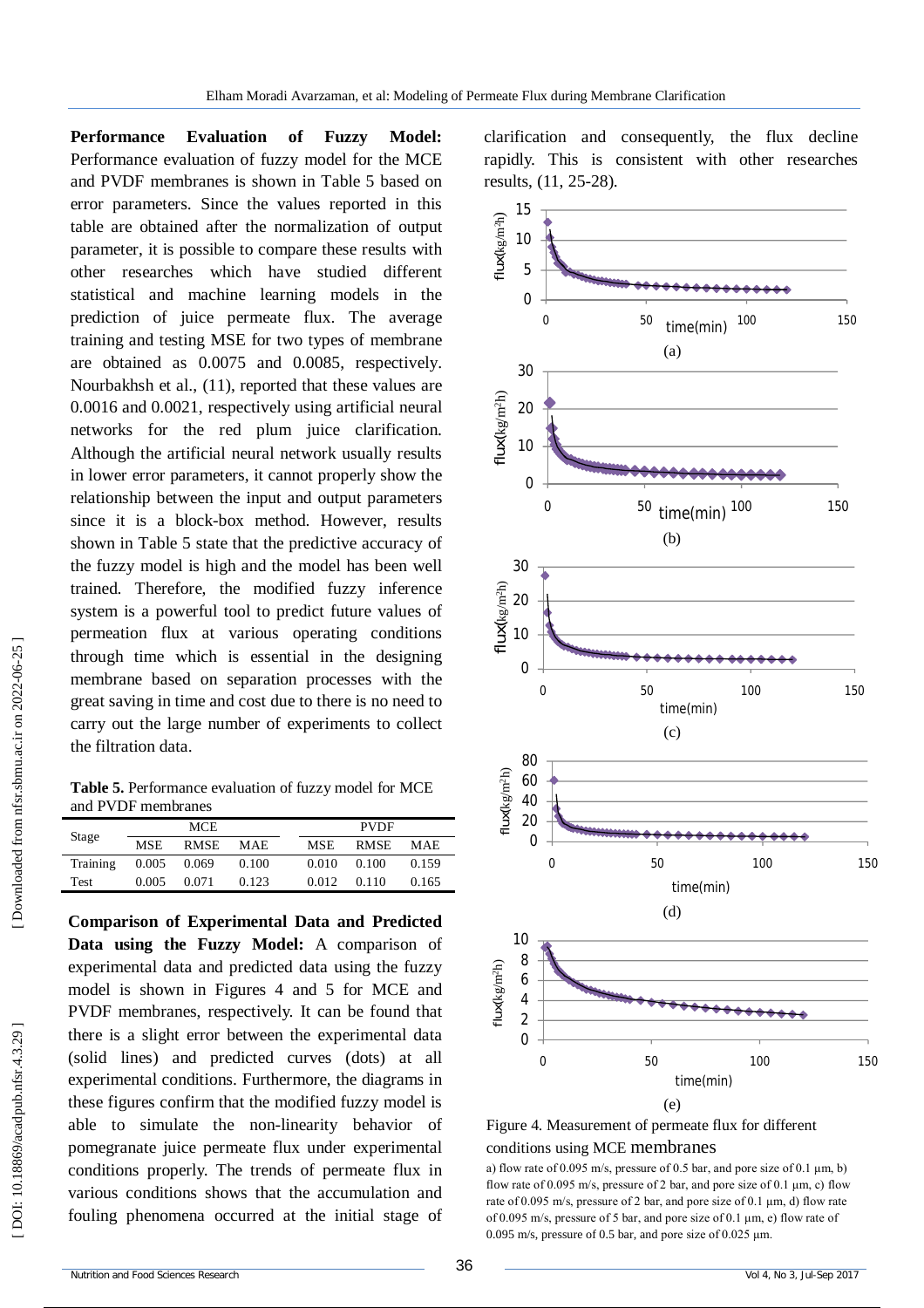

**Figure 5.** Measurement of permeate flux for different conditions using PVDF membranes,

a) flow rate of 0.095 m/s, pressure of 0.05 bar, and pore size of 0.22 μm, b) flow rate of 0.095 m/s, pressure of 5 bar, and pore size of 0.22  $\mu$ m, c) flow rate of 0.533 m/s, pressure of 5 bar, and pore size of 0.22 μm.

## **Conclusion**

The findings of this study indicated that the prediction of pomegranate juice permeate flux using the proposed modified fuzzy model was in consistent with the experimental data obtained in the laboratory and low value of error parameters was a clue to consider the Fuzzy Inference System (FIS) as an appropriate model to predict the permeate flux in the membrane clarification process. The proposed model was able to successfully learn the relationship between the input and output parameters. The modified fuzzy model predicted permeates flux during the filtration with MSE of 0.0075 and 0.0085 for MCE and PVDF membranes, respectively. The proposed method can be used in juice production industries and research centers since it is useful to predict and control the permeate flux before the clarification process. The most advantage of the fuzzy modelling is that the concept can be easily understood and it is very flexible especially in food engineering problems. Mathematical concepts which derive a fuzzy model are very simple and the thing that distinguishes this method from other machine learning techniques is its natural reasoning, not inaccessible complexity.

## **Financial disclosure**

The authors declared no financial interest.

### **References**

- 1. Tehranifar A, Zarei M, Nemati Z, Esfandiyari B, Vazifeshenas MR. "Investigation of physico -chemical properties and antioxidant activity of twenty Iranian pomegranate (Punica granatum L.) cultivars", Scientia Horticulturae 2010; 126(2) : 180 -185.
- 2. Lansky EP, Newman RA. "Punica granatum (pomegranate) and its potential for prevention and treatment of inflammation and cancer", Journal of Ethnopharmacology, 2007, 109(2), 177 -206.
- 3. Laorko A, Li Z, Tongchitpakdee S, Chantachum S, Youravong W. "Effect of membrane property and operating conditions on phytochemical properties and permeate flux during clarification of pineapple juice", Journal of Food Engineering, 2010, 100(3), 514 - 521.
- 4. Aydiner C, Demir, I., Yildiz, E., "Modeling of flux decline in crossflow microfiltration using neural networks: the case of phosphate removal", Journal of membrane science, 2005, 248(1), 53 -62.
- 5. Khayet M, Cojocaru C, Essalhi M . "Artificial neural network modeling and response surface methodology of desalination by reverse osmosis", Journal of Membrane Science, 2011, 368(1), 202-214.
- 6. Asefpour Vakilian K, Massah J. "An artificial neural network approach to identify fungal diseases of cucumber (Cucumis sativus L.) plants using digital image processing", Archives Of Phytopathology And Plant Protection, 2013, 46(13), 1580 -1588.
- 7. Asefpour Vakilian K, Massah J . "An apple grading system according to European fruit quality standards using Gabor filter and artificial neural networks", Scientific Study and Research: Chemistry and Chemical Engineering, Biotechnology, Food Industry, 2016, 17(1), 75 -85.
- 8. Rai P, Majumdar GC, DasGupta S., De S. "Modeling the performance of batch ultrafiltration of synthetic fruit juice and mosambi juice using artificial neural network", Journal of food engineering, 2005, 71(3), 273 -281.
- 9. Razavi MA, Mortazavi A, Mousavi M. "Application of neural networks for crossflow milk ultrafiltration